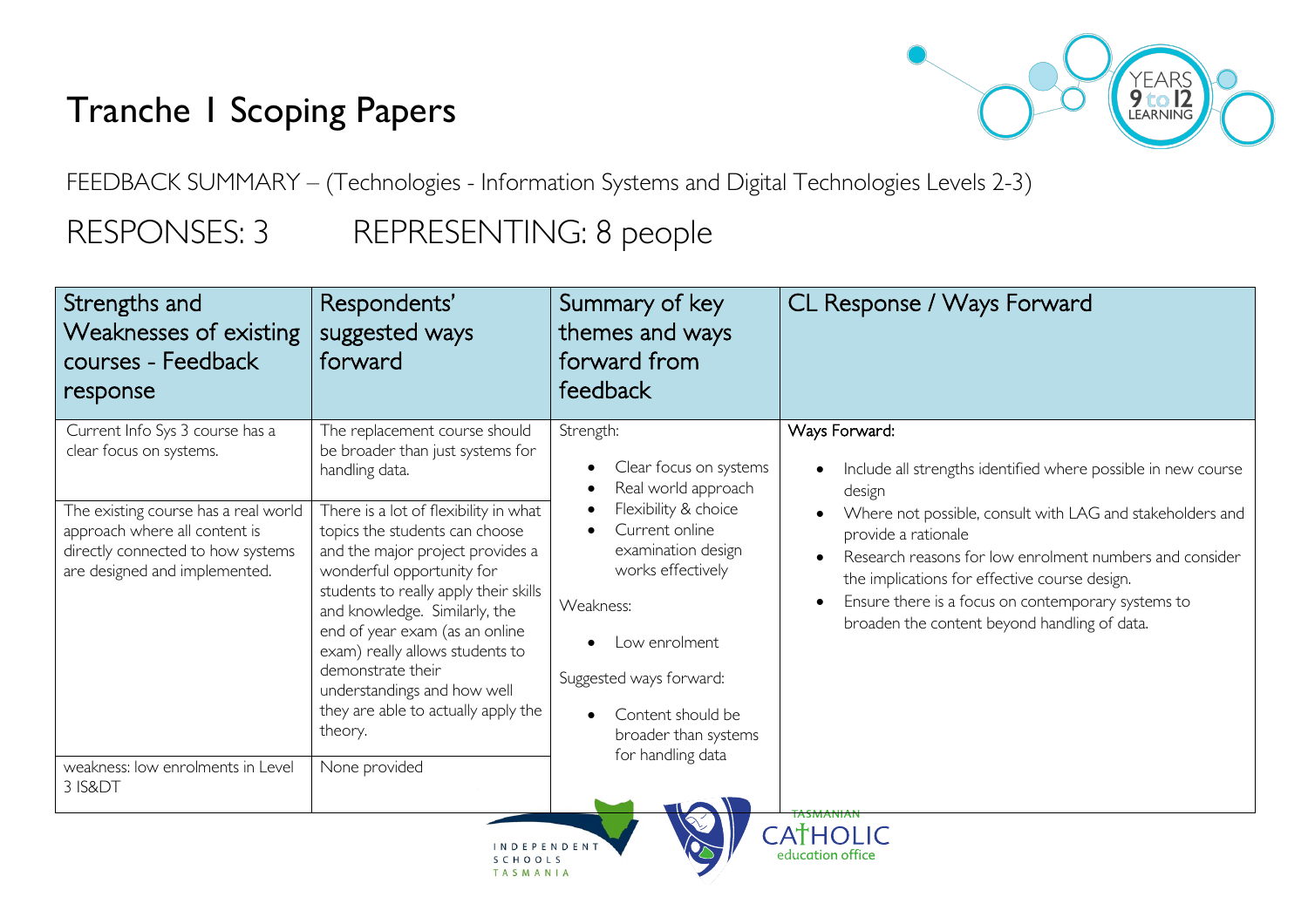| Course Rationale -<br>Feedback response                                                                                                                                                                                                                                                                                                                                                                                                                                                                                                                                                                                                                                                                                                                                                                                                                                                                                                                                                                                                                                                   | Respondents'<br>suggested ways<br>forward                                                                                                                                                                                                                                                                                                                                                                                                                                                                                                                                                                                                                             | Summary of key<br>themes and ways<br>forward from<br>feedback                                                                                                                                                                                                                                                                                                                                                                                                                                                                | CL Response / Ways Forward                                                                                                                                                                                                                                                                                                                                                                                                                                                                                                                                                                                                                                                                                                                                                                                                                                                                  |
|-------------------------------------------------------------------------------------------------------------------------------------------------------------------------------------------------------------------------------------------------------------------------------------------------------------------------------------------------------------------------------------------------------------------------------------------------------------------------------------------------------------------------------------------------------------------------------------------------------------------------------------------------------------------------------------------------------------------------------------------------------------------------------------------------------------------------------------------------------------------------------------------------------------------------------------------------------------------------------------------------------------------------------------------------------------------------------------------|-----------------------------------------------------------------------------------------------------------------------------------------------------------------------------------------------------------------------------------------------------------------------------------------------------------------------------------------------------------------------------------------------------------------------------------------------------------------------------------------------------------------------------------------------------------------------------------------------------------------------------------------------------------------------|------------------------------------------------------------------------------------------------------------------------------------------------------------------------------------------------------------------------------------------------------------------------------------------------------------------------------------------------------------------------------------------------------------------------------------------------------------------------------------------------------------------------------|---------------------------------------------------------------------------------------------------------------------------------------------------------------------------------------------------------------------------------------------------------------------------------------------------------------------------------------------------------------------------------------------------------------------------------------------------------------------------------------------------------------------------------------------------------------------------------------------------------------------------------------------------------------------------------------------------------------------------------------------------------------------------------------------------------------------------------------------------------------------------------------------|
| The rationale limits possible studies<br>largely to systems level computing<br>and data management. A broader<br>rationale that allows for study of<br>human-computer interaction, web<br>development, game design would<br>be beneficial in a future course.<br>I think designing a system might<br>need more weight. We want<br>students to understand, from a<br>users perspective, what system<br>requirements are and then how<br>they can be interpreted into a<br>working solution. Representing<br>processes logically to then translate<br>into a design specification is<br>important and this also includes<br>being able to seek information<br>from all stakeholders to ensure the<br>system addresses the organisational<br>requirements. Being able to then<br>translate this information into a<br>functional specification so that it can<br>be developed by software<br>engineers or the like is a key skill<br>that we would want students to be<br>able to do.<br>The first paragraph appears to<br>suggest this flows on from AC<br>Digital Technologies and Digital | There is limited ability for<br>students in the course to<br>develop the skills and<br>understanding to create<br>innovative products, as<br>mentioned in the Professional<br>Studies focus area.<br>Perhaps Project Management<br>could also be added in as a key<br>part of delivering a solution<br>(doesn't have to even be<br>technical). Understanding how<br>to scope out a project and then<br>put a timeframe to it so that it is<br>delivered on time, in budget and<br>to a specified quality (triple<br>constraints triangle) would be<br>beneficial.<br>The rationale should include<br>mention that students will learn<br>and use a recognised project | The rationale limits learning<br>$\bullet$<br>to systems level computing<br>and data management and<br>should be broader.<br>The rationale offers limited<br>$\bullet$<br>reference to design and<br>creation of innovative<br>products<br>Designing a system needs<br>$\bullet$<br>more prominence.<br>Project management<br>should be included in the<br>rationale.<br>$\bullet$<br>The rationale reads as if<br>The Australian Curriculum<br>(Digital Technologies) and<br>Digital Projects Level I are<br>prerequisites. | Response:<br>The Australian Curriculum (Digital Technologies) and Digital<br>Projects Level 1 will provide an appropriate learning<br>pathway but will not be mandated as a prerequisite.<br>The rationale enables students to create innovative products<br>aligning with the Professional Studies focus area.<br>Ways Forward.<br>Work with a critical friend to refine the rationale and then<br>consult with LAG.<br>Consider extending the rationale with the concepts<br>$\bullet$<br>suggested below where possible, (avoiding duplication with<br>other courses):<br>Human-computer interaction<br>O<br>Web development<br>$\circ$<br>Game design<br>$\circ$<br>Project management<br>$\circ$<br>Design and creation of digital systems<br>$\circ$<br>Both courses will enable the development of project<br>management skills using a recognised project management<br>methodology |
| Projects I - it might be<br>interpreted that these are                                                                                                                                                                                                                                                                                                                                                                                                                                                                                                                                                                                                                                                                                                                                                                                                                                                                                                                                                                                                                                    | management methodology                                                                                                                                                                                                                                                                                                                                                                                                                                                                                                                                                                                                                                                |                                                                                                                                                                                                                                                                                                                                                                                                                                                                                                                              |                                                                                                                                                                                                                                                                                                                                                                                                                                                                                                                                                                                                                                                                                                                                                                                                                                                                                             |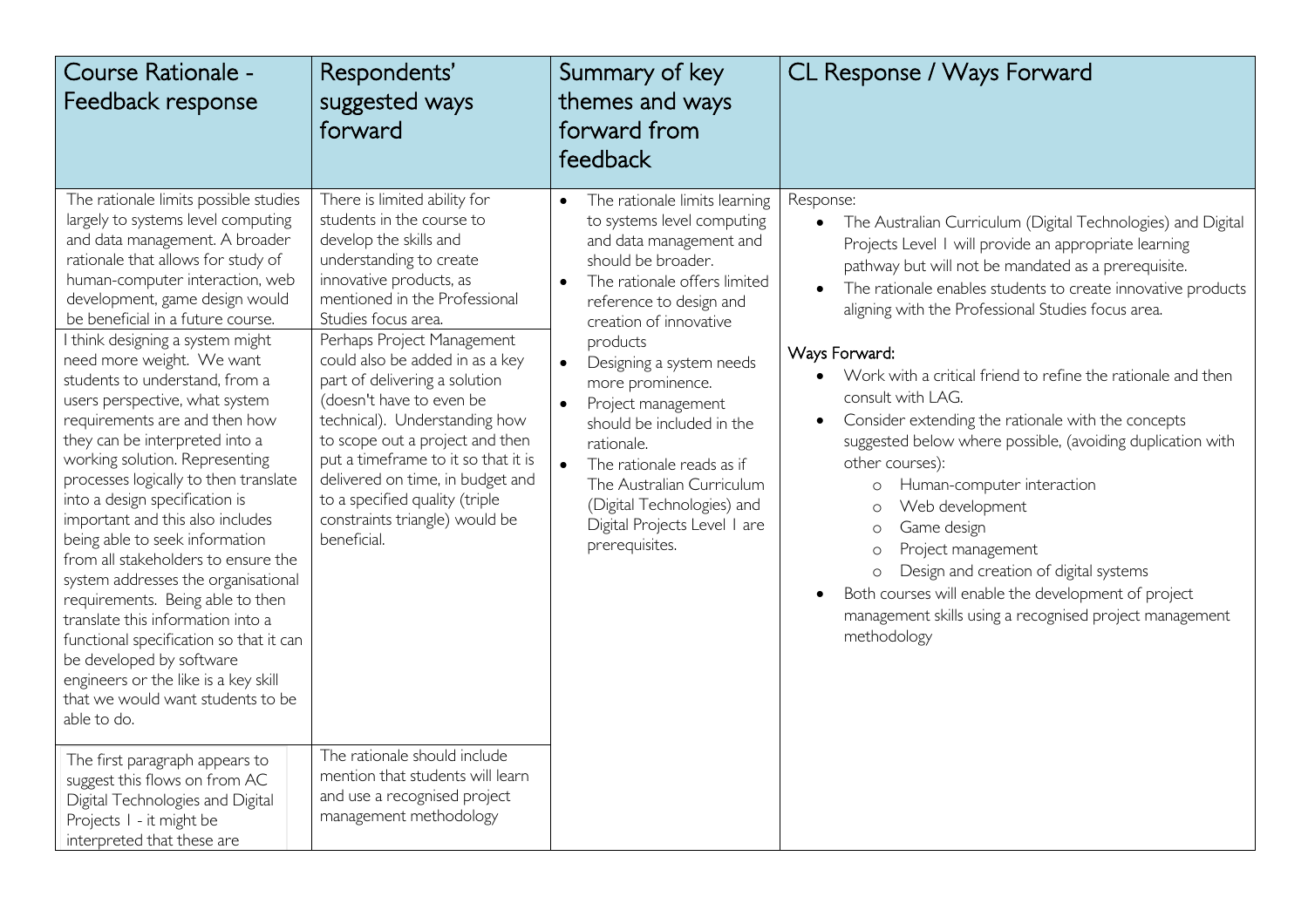| prerequisites, which would not<br>be desirable.                                                                                                                                                                                                                                                                                              |  |  |
|----------------------------------------------------------------------------------------------------------------------------------------------------------------------------------------------------------------------------------------------------------------------------------------------------------------------------------------------|--|--|
| The second paragraph does not<br>include a reference to the course<br>involving the design and creation of<br>an information system, which<br>appears to be an omission. It is<br>important that there is sufficient<br>academic rigour, especially at Level<br>3 to include the development of<br>systems, including project<br>management. |  |  |

#### The course rationale is appropriate and clearly describes:

- the intended audience,
- why the chosen content is important for students and outlines the broad scope of learning to be expected
- the particular skills knowledge and understandings students will develop

| Strongly Agree | Agree | Neither agree nor disagree | <b>Disagree</b> | Strongly disagree |
|----------------|-------|----------------------------|-----------------|-------------------|
|                |       |                            |                 |                   |

#### Ways Forward:

- Whilst there is mixed feedback, there is majority agreement that the course rationale is appropriate.
- The additional feedback suggesting ways to improve the rationale have been addressed in the previous section of this paper.

#### In considering the focus areas identified in the Years 9 to 12 Curriculum Framework and this course rationale, do you believe the course is placed in the appropriate focus area?

| Strongly Agree | Agree | Neither agree nor disagree | Disagree | Strongly disagree |
|----------------|-------|----------------------------|----------|-------------------|
|                |       |                            |          |                   |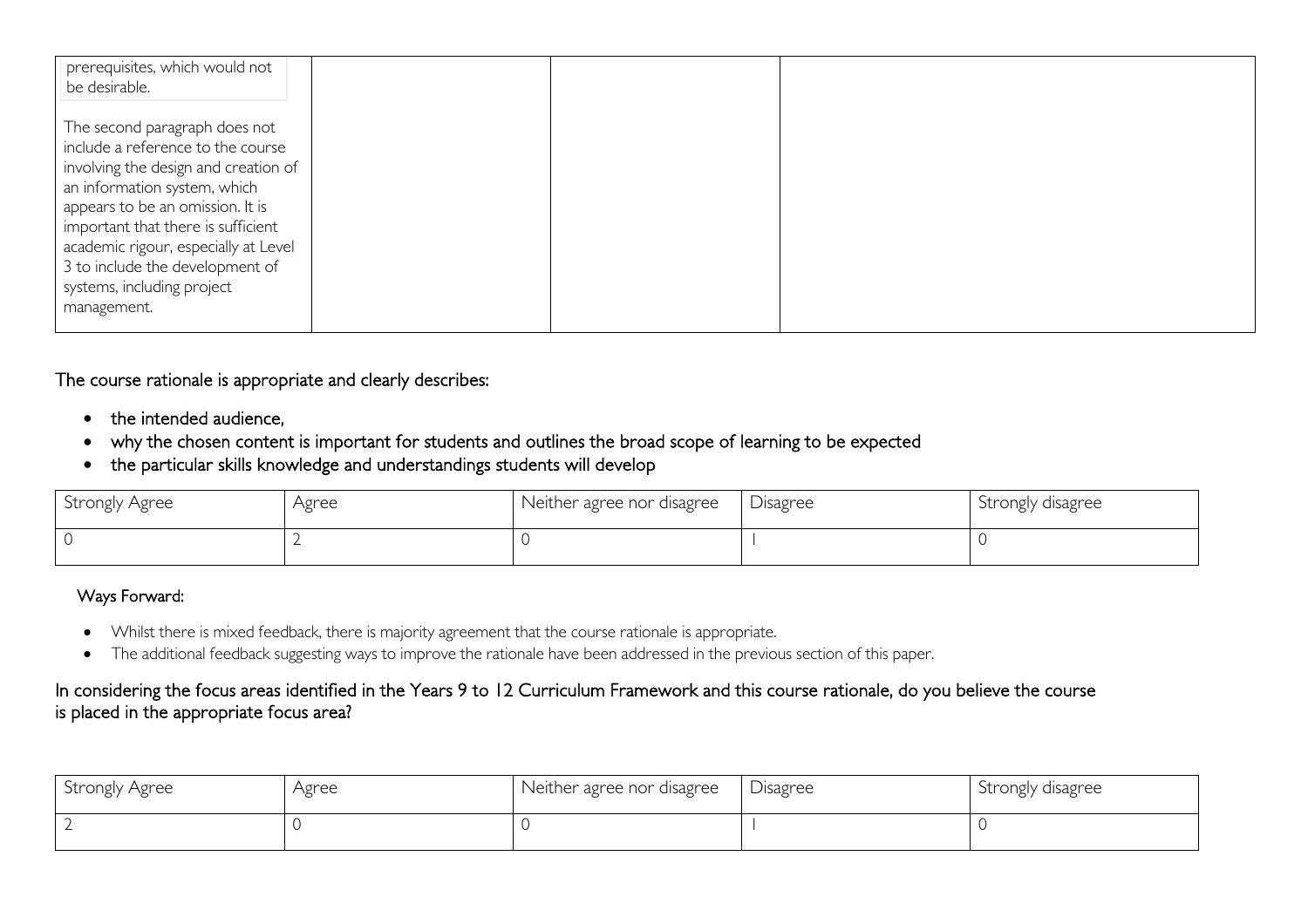### Ways Forward:

• Whilst there is mixed feedback, there is majority agreement that the course is placed in the appropriate focus area.

| <b>General Capabilities -</b><br>Feedback response | Respondents'<br>suggested ways<br>forward                                                                                                                                                                                                                                                                                                                                                                                                                                                                                                                                                                                                         | Summary of key<br>themes and ways<br>forward from<br>feedback                                                                                            | CL Response / Ways Forward                                                                                                                                   |
|----------------------------------------------------|---------------------------------------------------------------------------------------------------------------------------------------------------------------------------------------------------------------------------------------------------------------------------------------------------------------------------------------------------------------------------------------------------------------------------------------------------------------------------------------------------------------------------------------------------------------------------------------------------------------------------------------------------|----------------------------------------------------------------------------------------------------------------------------------------------------------|--------------------------------------------------------------------------------------------------------------------------------------------------------------|
| Yes<br>Yes                                         | It is unclear how intercultural<br>understanding would be<br>developed in such a course.<br>I think the GC that have been                                                                                                                                                                                                                                                                                                                                                                                                                                                                                                                         | There was support for the<br>General Capabilities identified<br>in the scoping paper however,<br>the place of intercultural<br>understanding is unclear. | Ways Forward:<br>Develop a rationale for the place of Intercultural<br>Understanding in the course.<br>Consult with LAG regarding the place of Intercultural |
|                                                    | identified are spot on. The<br>course has a really broad scope<br>and allows us to address all of<br>these to varying degrees. I think<br>that students who have done the<br>course walk away with a much<br>better understanding of how IT<br>can be used in any industry to<br>improves its processes and<br>practices. As IT is global, it means<br>we also need to ensure we are<br>considering people from all walks<br>of life and how IT is able to make<br>people's lives better. I think it is<br>a powerful course that has even<br>greater capacity to have students<br>learn valuable skills that can be<br>used well beyond Year 12. |                                                                                                                                                          | Understanding.                                                                                                                                               |
| Yes                                                | None provided                                                                                                                                                                                                                                                                                                                                                                                                                                                                                                                                                                                                                                     |                                                                                                                                                          |                                                                                                                                                              |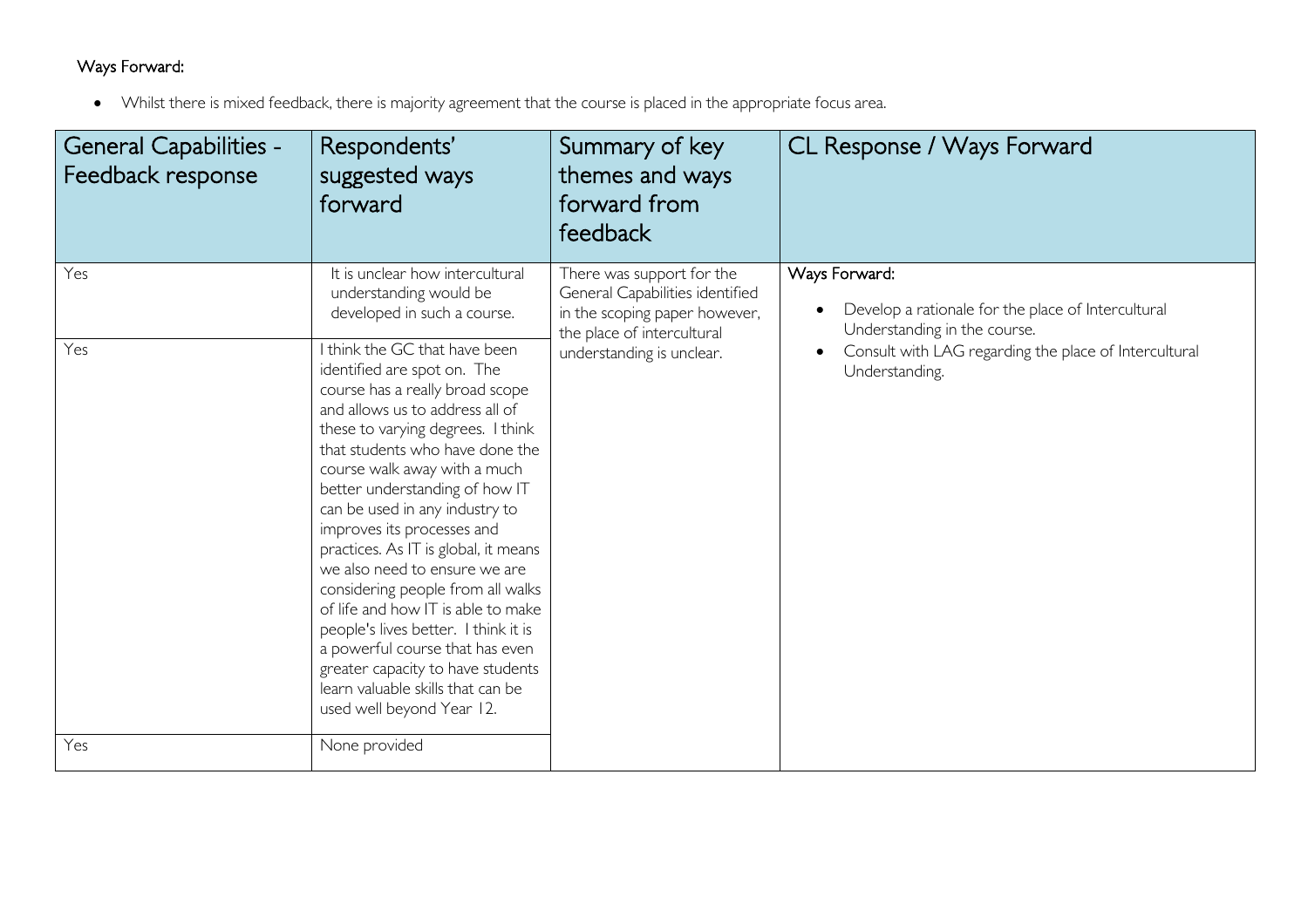| <b>Cross Curriculum Priorities</b><br>- Feedback response                                                                                                                                                                | Respondents'<br>suggested ways<br>forward | Summary of key<br>themes and ways<br>forward from<br>feedback                                                | CL Response / Ways Forward                                                                                                |
|--------------------------------------------------------------------------------------------------------------------------------------------------------------------------------------------------------------------------|-------------------------------------------|--------------------------------------------------------------------------------------------------------------|---------------------------------------------------------------------------------------------------------------------------|
| None of the 3 ACF priorities listed here<br>would embed easily:<br>https://www.australiancurriculum.edu.au/f-<br>10-curriculum/cross-curriculum-<br>priorities/asia-and-australia-s-engagement-<br>with-asia/            | None provided                             | There was mixed feedback as<br>to how the Cross-Curriculum<br>Priorities could be embedded<br>in the course. | Ways Forward:<br>Design the course so that there is flexibility in the<br>application of the Cross-Curriculum Priorities. |
| Sustainability - The way in which IT<br>underpins organisations to make<br>efficiencies in processes which often<br>means a greater impact on sustainability or<br>more accountability with regard to<br>sustainability. | None provided                             |                                                                                                              |                                                                                                                           |
| All 3 cross curriculum priorities could<br>potentially be included as considerations<br>for how solution designs might need to<br>address particular perspectives                                                        |                                           |                                                                                                              |                                                                                                                           |

| Core concepts, big<br>ideas, essential learning<br>or important<br>considerations -<br>Feedback response | Respondents'<br>suggested ways<br>forward | Summary of key<br>themes and ways<br>forward from<br>feedback | CL Response / Ways Forward                           |
|----------------------------------------------------------------------------------------------------------|-------------------------------------------|---------------------------------------------------------------|------------------------------------------------------|
| Core concepts and learning                                                                               | None provided                             | Level 2                                                       | Response:                                            |
| would be based around:                                                                                   |                                           | The new Level 2                                               | Introduction of Level 2 course to ensure appropriate |
| Human Computer Interaction                                                                               |                                           | course provides an                                            | pathways                                             |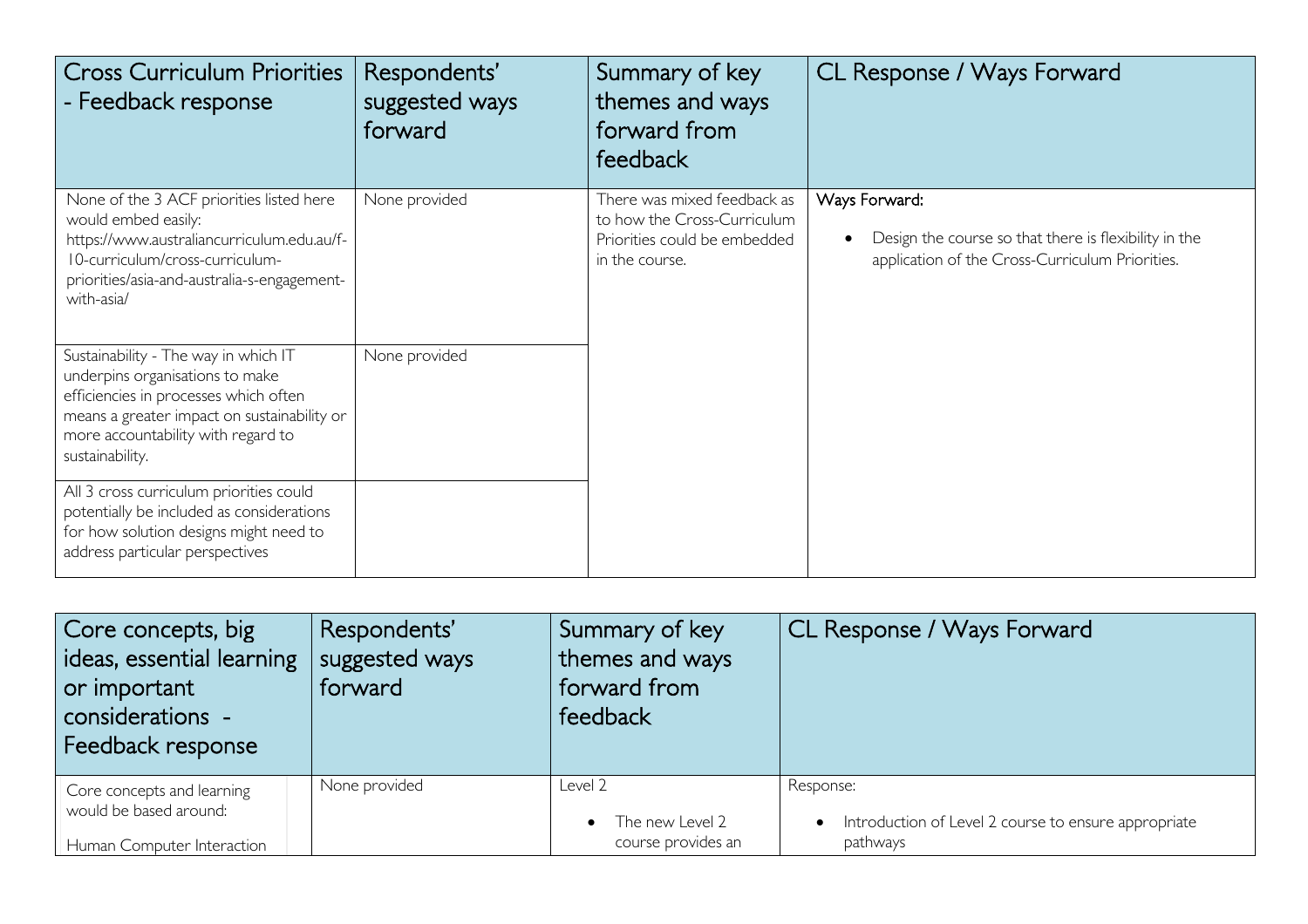| and UX Design - Principles and<br>their applications.<br>Data Storage and Management<br>Project Management<br>User Testing<br>Programming (Applied, not<br>assessed on code structure but on<br>outcome)                                                                                                             |                                                                                                                                                                                                                                                                                | opportunity to bridge<br>the knowledge gap for<br>those students who<br>have not had Digital<br>Technologies<br>opportunities in Tears<br>9 or 10.<br>Level to courses<br>should introduce<br>project management<br>methodology and<br>project-based learning | Opportunities for Industry connection will be enabled in-line<br>$\bullet$<br>with Professional Studies focus area.<br>Ways Forward:<br>Include all core concepts, big ideas, and essential learnings<br>identified where possible without duplicating content of<br>other courses.<br>o Human Computer Interaction and UX Design -<br>Principles and their applications.<br>Data Storage and Management<br>$\circ$<br>Project Management<br>$\circ$                |
|----------------------------------------------------------------------------------------------------------------------------------------------------------------------------------------------------------------------------------------------------------------------------------------------------------------------|--------------------------------------------------------------------------------------------------------------------------------------------------------------------------------------------------------------------------------------------------------------------------------|---------------------------------------------------------------------------------------------------------------------------------------------------------------------------------------------------------------------------------------------------------------|---------------------------------------------------------------------------------------------------------------------------------------------------------------------------------------------------------------------------------------------------------------------------------------------------------------------------------------------------------------------------------------------------------------------------------------------------------------------|
| Major project - if this is included<br>(and it should be) then<br>consideration for it to be externally<br>assessed would be important to<br>give the project more authenticity<br>and provide students with the<br>incentive to deliver a working<br>solution                                                       | I would like to see an online<br>examination to continue. This<br>model is an excellent way for<br>students to genuinely<br>demonstrate their<br>understandings of the course<br>content by applying it to a real<br>world scenario                                            | Consideration should<br>be given to having a<br>single Level 2 course<br>with multiple pathways<br>Level 3<br>Consider external<br>assessment of major                                                                                                        | <b>User Testing</b><br>$\circ$<br>Programming (Applied, not assessed on code<br>$\circ$<br>structure but on outcome)<br>Where not possible, consult with LAG and stakeholders and<br>$\bullet$<br>provide a rationale<br>Name change – consultation with LAG on name change to<br>$\bullet$<br>Digital Systems as this title most suitably reflects the course<br>content                                                                                           |
| The respondent strongly supports<br>the introduction of the Level 2<br>course. The re-design is a welcome<br>opportunity to improve take up for<br>girls and to underpin other courses<br>that have ICT and design<br>components (e.g. Art Production,<br>Object Design).                                            | Collaborations (within classes<br>and across schools) and<br>personalisation are important<br>aspects of authentic projects<br>for this course.<br>Modularisation and<br>core/elective content can<br>support this.                                                            | project<br>Keep online exam<br>General<br>Opportunity to redesign to<br>$\bullet$<br>engage more girls<br>It is important through<br>$\bullet$<br>years 9-12 that coding is a                                                                                 | Consideration of appropriate external assessment aligning to<br>the Professional Studies focus area<br>Course writers to be cognisant of designing a course that<br>$\bullet$<br>has potential to address the under-participation of girls in<br>this computing stream<br>Consideration of core and elective content during course<br>writing<br>The integrated policy model includes the policy position that<br>courses will exist in the following combinations; |
| As Australian Curriculum Digital<br>Technologies is only<br>compulsory to Year 8, there<br>are many students entering<br>Year II who have not had<br>Digital Technologies<br>opportunities in Years 9 and 10.<br>Therefore it is important that<br>the Level 2 course can serve<br>the purpose of bridging this gap. | The respondent has some<br>sample data from students,<br>that supports the views<br>expressed by several<br>teachers, that the name of<br>this course is highly<br>problematic in attracting<br>students. A name that<br>includes the why as well as<br>the what might be more | consistent feature of<br>course design.<br>Consider new name for<br>$\bullet$<br>course (attractive to<br>students)<br>Courses need strong<br>$\bullet$<br>connection to industry<br>Courses should have core<br>$\bullet$<br>and elective content to         | Level Istandalone courses<br>$\circ$<br>Level 2-3 pairs of courses and selected TASC Level<br>$\circ$<br>2 course that have a pathway to University<br>Connection Programs (UCP) at Level 3<br>Level 4 standalone courses<br>$\circ$                                                                                                                                                                                                                                |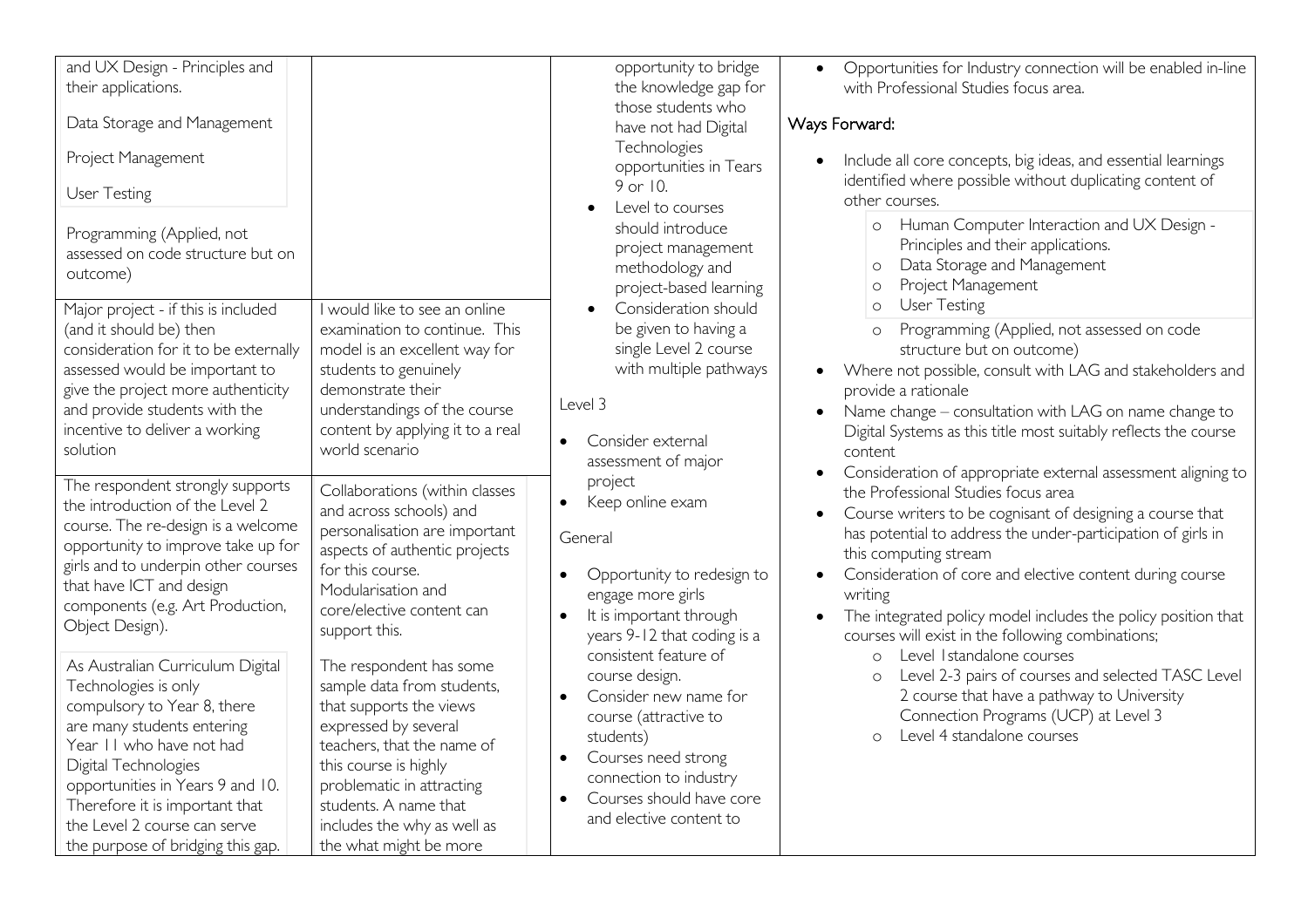| It is particularly important to<br>introduce project management<br>methodology and project-based<br>learning in the Level 2 course.<br>Students should already have<br>some familiarity with these<br>when they study the Level 3<br>course. Years 9 and 10 Digital<br>Technologies electives are<br>strongly coding focussed and it<br>is important that through Years                                                                                                                                                                                                                                                                                | appropriate eg in another<br>context, a name change to<br>"App development for social<br>good" was successful. This<br>course suits students with<br>interests in computing or<br>business or both.<br>Comments from one cohort<br>of students in relation to the<br>current IS&DT Level 3                                                                                                                                                                                                              | support collaborative<br>projects<br>Suggested course content<br>$\bullet$<br>to broaden content to<br>enable creation of<br>innovative products<br>Human Computer<br>$\circ$<br>Interaction and UX<br>Design - Principles<br>and their                                                                                                       |
|--------------------------------------------------------------------------------------------------------------------------------------------------------------------------------------------------------------------------------------------------------------------------------------------------------------------------------------------------------------------------------------------------------------------------------------------------------------------------------------------------------------------------------------------------------------------------------------------------------------------------------------------------------|---------------------------------------------------------------------------------------------------------------------------------------------------------------------------------------------------------------------------------------------------------------------------------------------------------------------------------------------------------------------------------------------------------------------------------------------------------------------------------------------------------|-----------------------------------------------------------------------------------------------------------------------------------------------------------------------------------------------------------------------------------------------------------------------------------------------------------------------------------------------|
| 9 to 12, there is a sound coding<br>stream, moving through<br>different levels of complexity.<br>There are many ways to<br>achieve this and consideration<br>should be given to the role of<br>coding in this course<br>It is recommended that<br>consideration to having a single<br>Level 2 course rather than<br>separate Level 2 courses in<br>both Computer Science and<br>IS&DT. This single course could,<br>as suggested, include coding and<br>systems content and thus<br>provide pathways into both CS<br>and IS&DT Level 3. If this was<br>the case, the naming would<br>need to reflect this (ie, it would<br>not be just be named as the | subject:<br>They think the name is<br>$\bullet$<br>confusing - it stops<br>others doing it<br>If they didn't do ICT<br>$\bullet$<br>subjects in Years 9/10<br>they wouldn't have<br>selected ISDT as they<br>would think they are too<br>far behind already<br>The subject needs more<br>$\bullet$<br>advertising as there is<br>nothing like it elsewhere<br>in the curriculum<br>It is one of the most<br>$\bullet$<br>important, relevant and<br>useful subjects they have<br>completed (completing) | applications.<br>Data Storage<br>$\circ$<br>and<br>Management<br>Project<br>$\circ$<br>Management<br><b>User Testing</b><br>$\circ$<br>Sample data from a cohort of<br>students<br>Name is confusing<br>$\bullet$<br>No level 2 pathway<br>Relevant and<br>$\bullet$<br>important course<br>Happy with current<br>assessment<br>opportunities |
| Level 2 version of IS&DT)<br>This course needs much stronger<br>connection with industry than has<br>usually been the case and TASITE<br>hopes that its placement in the<br>Professional Studies focus area will<br>facilitate this.                                                                                                                                                                                                                                                                                                                                                                                                                   | Most selected this as<br>$\bullet$<br>their "fun" subject with<br>Maths, Science, English<br>etc taking priority<br>Most of their friends<br>$\bullet$<br>would be interested in<br>the course if they knew                                                                                                                                                                                                                                                                                             |                                                                                                                                                                                                                                                                                                                                               |